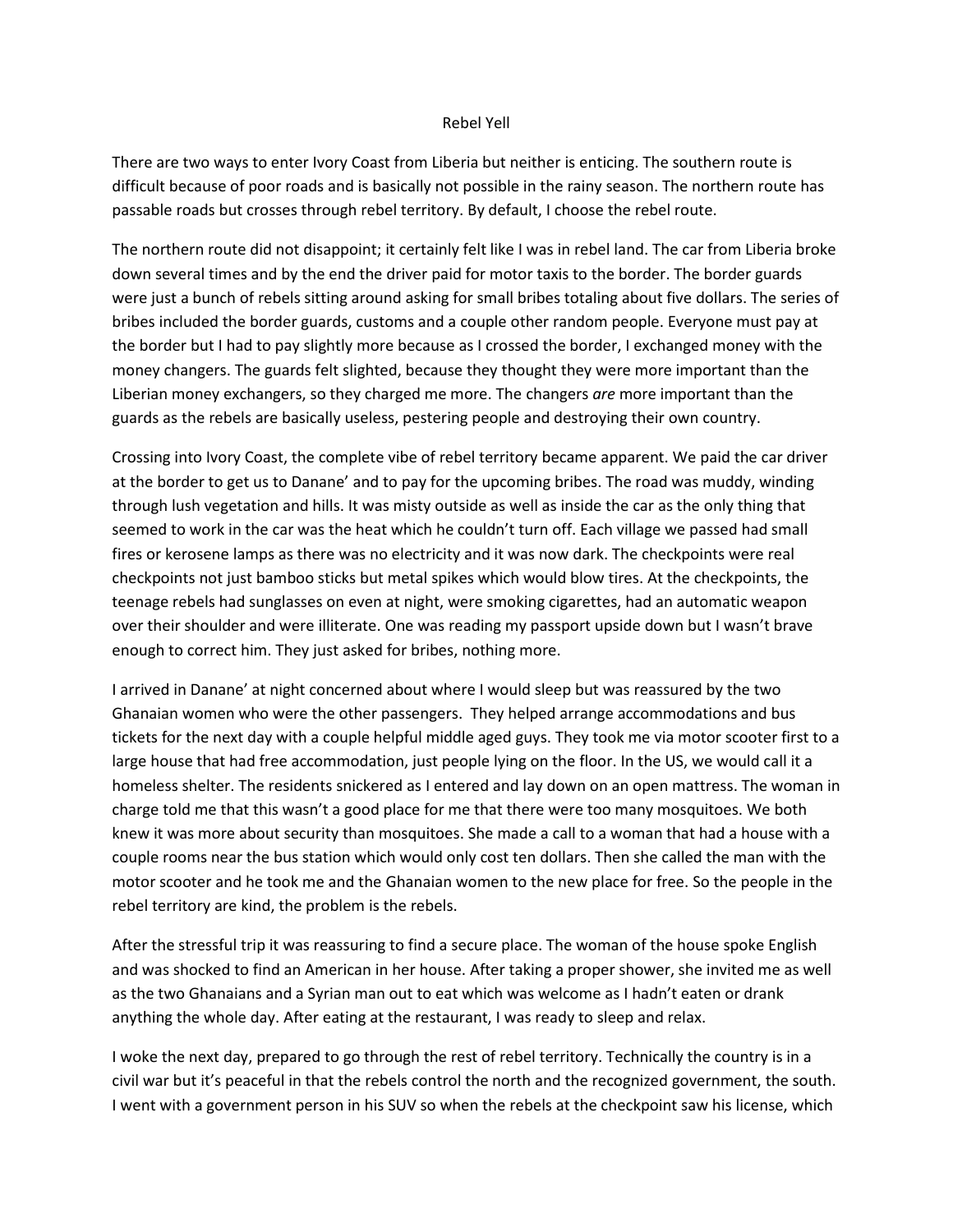had the colored government plates, they just waved us through with no hassles. The official got me close to the capital of Yamoussoukro then a minibus got me rest of the way.



I arrived in Yamoussoukro and made a mad dash to its main attraction which is the basilica based on St Peter's. It's a huge structure and seems out of place compared to the poor houses in the country. Built in 1986, Pope John Paul II visited twice, once in 1986 and 1990. The basilica is ornate and has a recreation of Michelangelo's Pieta, but it is carved of wood not marble. A sculpture of the Lady of Peace has the affect of appearing to listen to nearby churchgoers and then smile to them as they walk away. The elaborate

gardens include statues of the Blessed Virgin and temples of the four apostles associated with scripture writing.

President Houphouet-Boigny's need to illustrate his power is the reason why the basilica as well as other big buildings in the capital were built. One large stain glass picture at the entrance of the basilica shows Jesus on a donkey followed by the twelve apostles in the Palm Sunday procession. Kneeling next to Jesus is Houphouet-Boigny, depicted as his closest and most loyal disciple. His residence was the Presidential Palace and is still surrounded by a moat with live crocs that are fed at sundown. The scene appears more to be something out of the Middle Ages than



current times. President Houphouet-Boigny passed away in 1993 but his excesses live on.

The majority of foreigners seem to be working in NGOs, aid agencies or the UN. There are not too many true tourists. In Yamoussoukro, I traveled with a couple UN soldiers from Bangladesh. The colonel had completed several peacekeeping missions in Africa and also in Bosnia. The UN employees must do pretty well as the beggars were asking them for money not me. It is a common complaint of West Africans: the UN or aid agencies are just driving around in their Land Rovers burning up petrol we, the local people, could use.